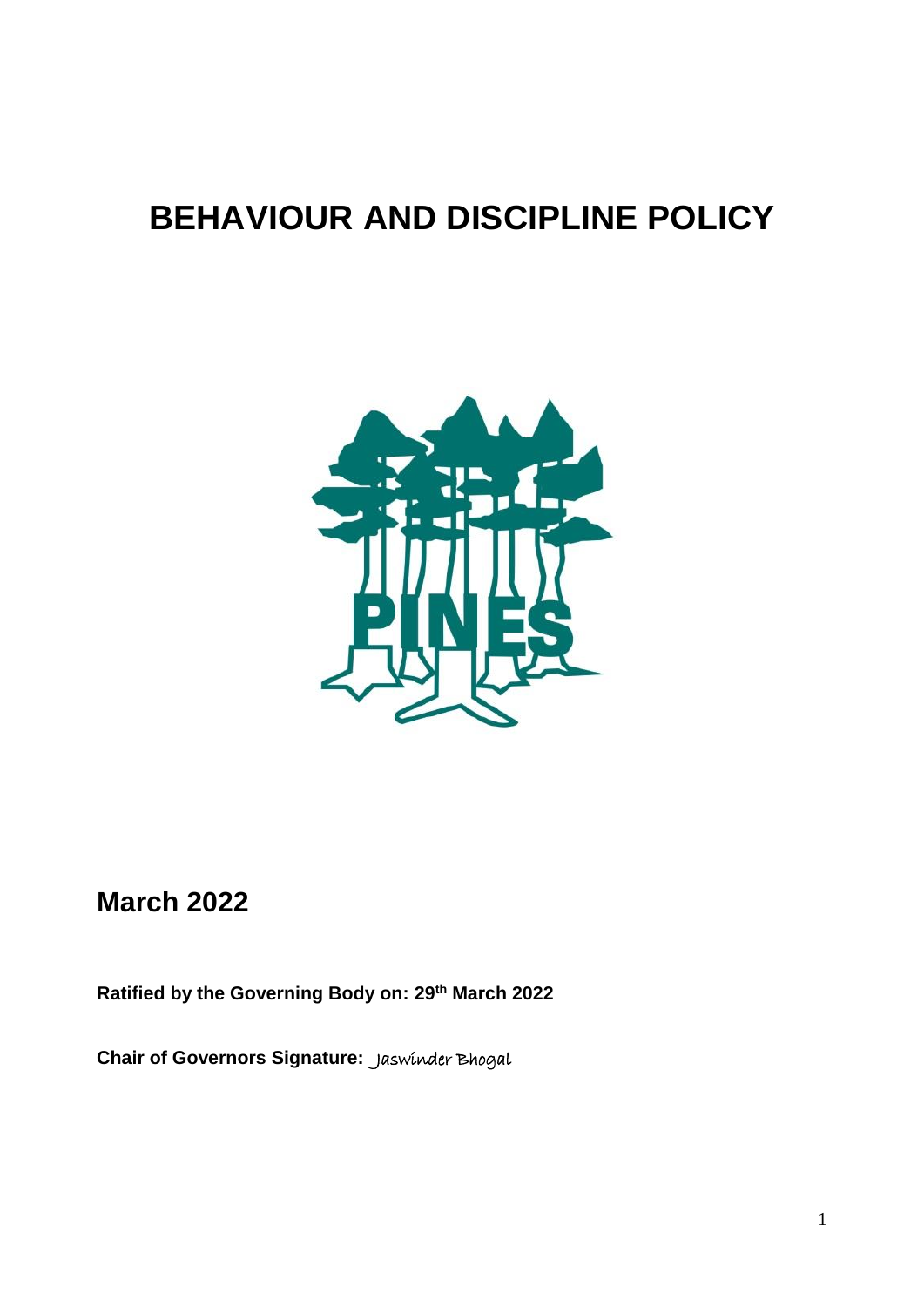# **BEHAVIOUR AND DISCIPLINE POLICY**

The Pines School is a designated special school educating children with Autism Spectrum Conditions. All of the students have an autistic spectrum condition; and may have greater difficulty than other students with social understanding and communication. It is essential that this policy be implemented consistently to support all students and maintain physical, social and emotional development. It is important to note that an individual's behaviour at school towards another student may be rooted in their disability, however for the individual who is on the receiving end of unwanted behaviour the behaviour is still of concern. The proactive way to manage positive behaviour is to take account of and put in place appropriate autistic specific approaches and systems of support.

This policy needs to be read in conjunction with the following policies:

- Safeguarding and Child Protection
- Whistle Blowing
- Anti-bullying
- Health and Safety
- Special Educational Needs
- E-Safety
- Use of Touch Protocol
- Keeping Children Safe in Education
- Staff Code of Conduct
- Complaints

We are a fully inclusive school and will not tolerate discrimination against an individual based on the race, religion, gender, sexuality or ability of another individual.

# **DEFINITION**

Discipline is the system and ethos which aims to cultivate in pupils an acceptance and recognition of responsibility for their own decisions and actions and for their consequences.

# **AIMS**

- (l) To create a safe, secure, orderly and harmonious community in which effective learning can take place.
- (2) To teach children to act in a positive way, and to recognise that their good work, perseverance and consideration for all individuals, is rewarded by staff.

The ultimate aim is for the pupils to develop their full potential by taking responsibility for their own behaviour and to enable them to develop as high a standard of self-discipline as they can.

We endeavour to achieve these aims by establishing good habits of attendance and behaviour as early as possible, through a process which involves parents/carers as partners. We work closely with parents and carers to share exceptions and work in collaboration with them.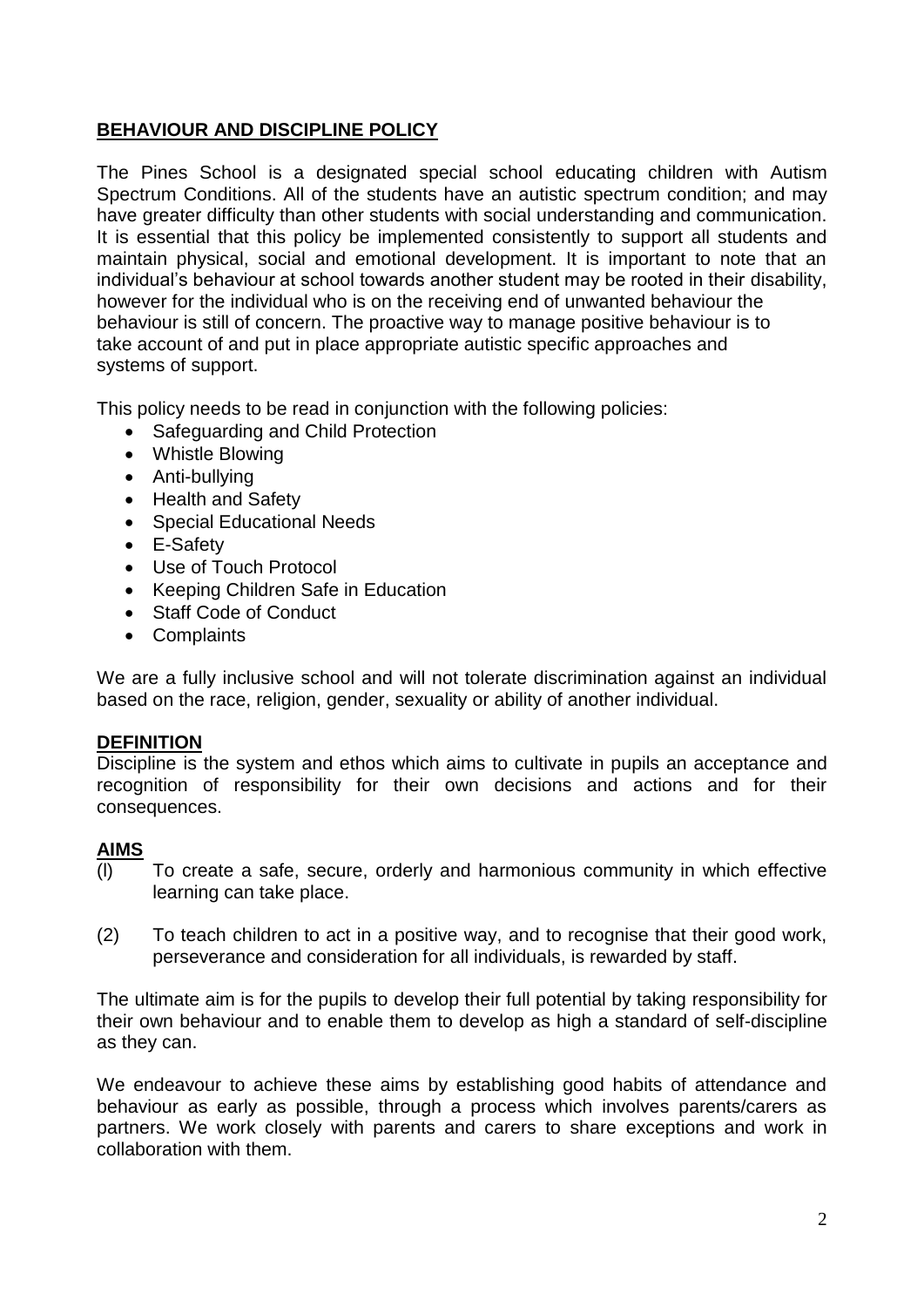The Pines is aware that all behaviours are a way of communicating in some way and should be treated as such.

# **PARENTS**

For behaviour to be at the highest level possible in order to learn effectively, the school actively collaborates with, and supports parents to try to ensure children receive consistent messages about how to behave both in and out of school through the use of Class Dojo (a web based system of communication), Home School diaries, phone calls and the Home School Liaison Team), as well as via personal contact with those who come into school. Parents are informed of concerns about their child's behaviour and encouraged to share their concerns with staff in order to develop strategies to reduce negative behaviours.

In the unlikely event that a child causes damage to school property, the Head teacher will make a decision as to whether a charge for the repair should be issued to the family.

The school follows the disciplinary policy of the City of Birmingham Authority. Where self-discipline is shown to be inadequate a variety of sanctions may be imposed fairly and consistently.

Corporal punishment is not permitted in this or any Birmingham school.

The school believes in, and upholds, the UNICEF Rights of the Child and has the level 1 award.

RSHE, through the Jigsaw system, is used to promote an understanding of the positive attitudes necessary to live and work together at a level appropriate to the children's understanding. Mindfulness is practiced in some classrooms as a way of promoting calm within school. Around school all staff are responsible for the behaviour of all pupils within sight or sound of them encouraging appropriate behaviour and discipline at all times. As well as classroom time to promote positive attitudes the school employs Evolve (an outside agency) to work with children on improving self–worth and attitude.

Pupils benefit from clear boundaries and routines, but there is a continual process of evaluation and reflection to ensure that flexibility is used to ensure individual needs are met while consistency is achieved. They need to see that rewards and sanctions are used consistently and are fairly administered by all staff. This consistency is particularly important as many pupils wish to define the discipline boundaries themselves, testing their behaviours with different members of staff. These positive strategies for behaviour management are shared with Lunchtime Supervisors and pupil Escorts.

Emphasis is always placed on positive attitudes and a positive environment to encourage and reward good learning behaviour. The environment is organised to promote good learning behaviour and reduce the potential for negative behaviours. Transitions are managed throughout the day, using planning and appropriate communication tools including visual strategies as appropriate to the child.

Staff are aware of particular behaviours which may be evident in children with autism spectrum conditions which may include:

self-injurious behaviour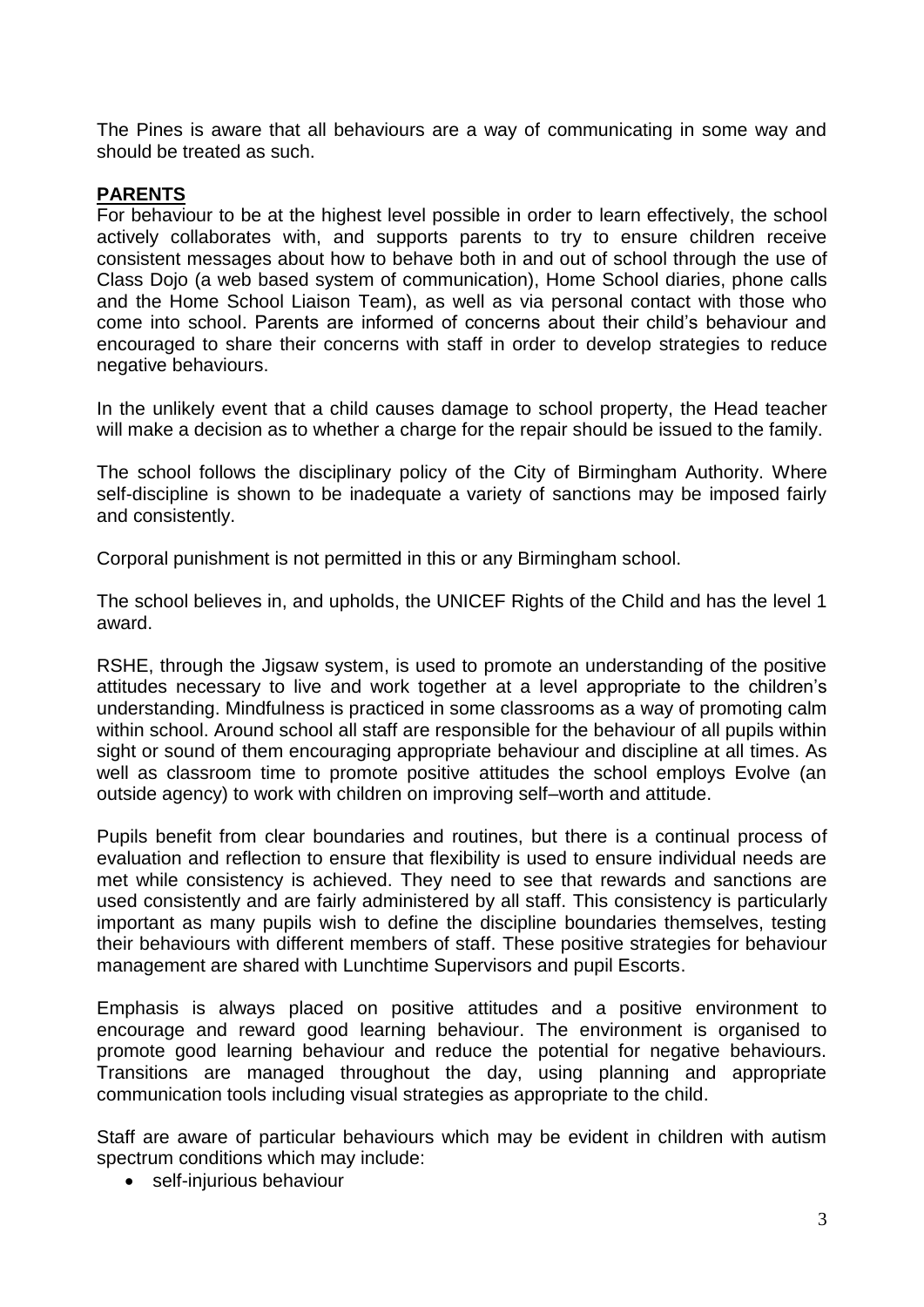- aggression towards others
- ritualistic or obsessive behaviour
- socially unacceptable habits such as spitting

Generally, accepted systems of punishment may be not appropriate for pupils with autism, since their lack of social understanding may preclude an awareness of responsibility. It is necessary, therefore, to specifically teach desirable behaviours, to appreciate the possible causes of inappropriate behaviour, and, where possible, to eliminate them by modifying the child's environment or by reducing frustrations caused by communication or sensory processing difficulties. Positive approaches are taught where possible to enable children to self–regulate their behaviour.

Staff are responsible for individual pastoral welfare for the pupils in their care. (see Safeguarding and Child Protection). Staff try to ensure that all children form a stable relationship with one or more members of staff, preferably in their own year group, but many children will continue to be especially aware of certain staff throughout the school and this may be used to promote desired behaviours.

All of our pupils have complex special needs and it is vital that tasks and activities set and the curriculum they receive are relevant, stimulating and appropriately matched to these needs. Effective teaching strategies are used to deliver all areas of the curriculum in order to minimise disruptive behaviour.

In all disciplinary actions it is essential that the pupil understands fully that it is the behaviour which is not acceptable and not the pupil as a person. Although with very young children and pupils with more complex learning difficulties this is sometimes difficult to convey, every attempt is made to help the pupil realise why the behaviour is unacceptable.

If a pupil is disruptive or non-conforming s/he may be sent to another class (Time Out) for a short period (by arrangement between staff), or to a member of SLT depending on the circumstances.

Children are never sent out of class unsupervised unless on specific and appropriate tasks which may be used to promote desired behaviours (e.g. taking the register, finding specific areas of school as part of Geography etc.)

No groups of children are left in the care of a volunteer or student or agency staff without a member of school staff present.

Staff are aware of the need to check for various reasons why children might display behaviours and may consult agencies such as the school Occupational Therapist, Mental Health Mentor or ask parents to consult their own, or the school GP.

# **REWARDS**

Rewards may involve some of the following, but will often be tailored to the specific requirements of the child:

- Verbal praise
- Non-verbal praise i.e. Thumbs Up or High 5
- Written comment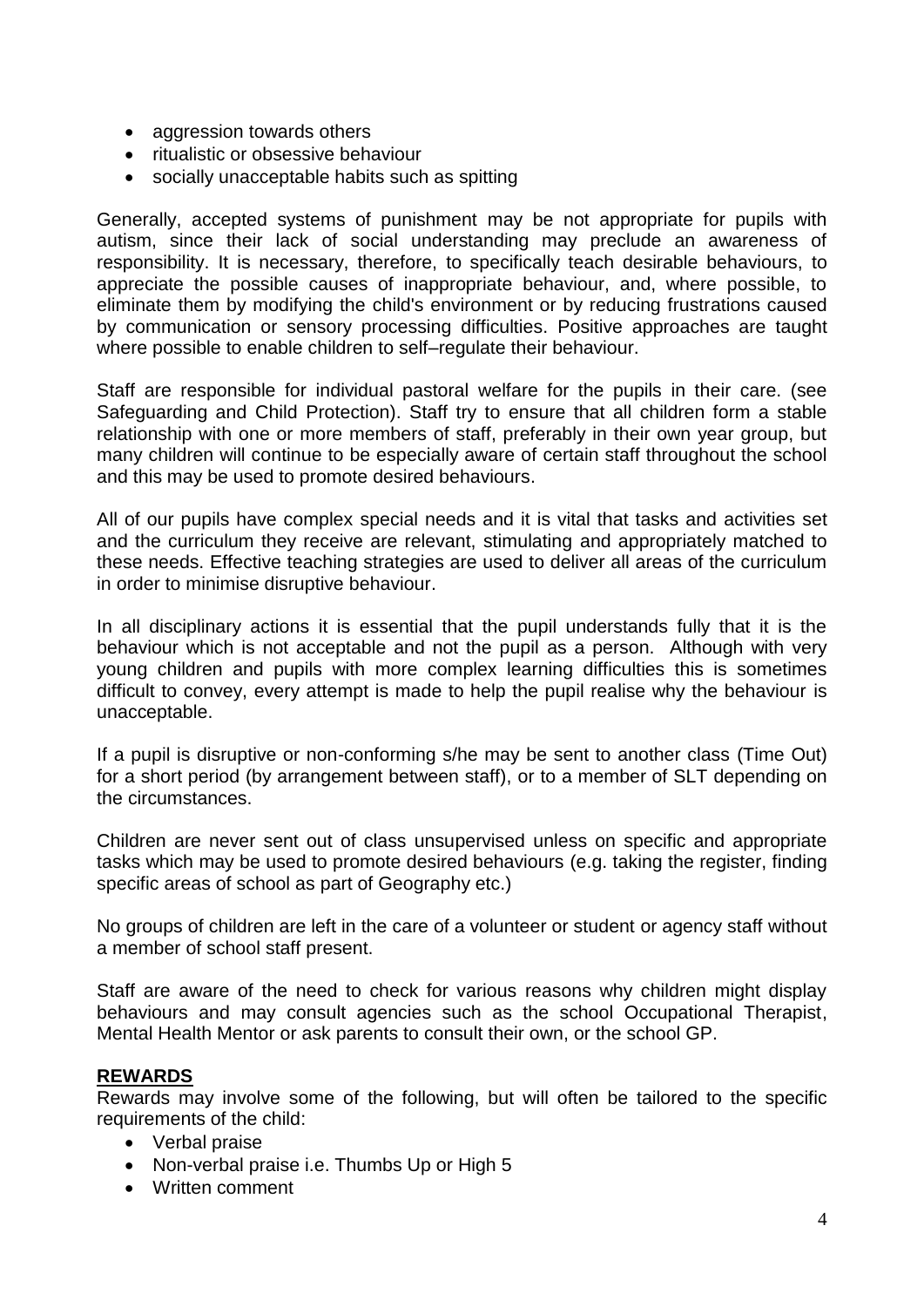- Stickers, Stamps, Star charts
- Certificates, praise postcards
- Comment to parent/carer on Class Dojo
- Doio points
- Class collective reward system
- Phone call to parent/carer
- Visit to SLT
- Visit to member of staff the child is particularly happy to be praised in front of

Staff try to diffuse situations at all times and may use several different strategies including:

- Reducing language
- Using symbols and sign to aid understanding
- Increasing processing time given
- Removing potential audiences (both child and adult)

# **CONSEQUENCES AND SANCTIONS**

A range of sanctions are available to staff. These may include:

- Verbal comment
- Non-verbal gesture
- Quiet Time (Time within the classroom)
- Time out (Time outside the classroom in a safe place with adult supervision)
- Repeated work i.e. when the child has not worked to the best of his/her ability
- Visit to SLT
- Withdrawal of part playtime/ dinner-time play

Staff try to use positive rewards rather than consequences and sanctions wherever possible and are aware that some children find it hard to see the relation between an action and a consequence. However, throughout the school children will be enabled to understand that actions do have consequences.

Staff avoid threats or statements that leave them or senior staff without room for manoeuvre.

Staff record incidences of behaviour on Behaviourwatch and this is monitored by the Behaviour Co-ordinator with more significant incidents and any incidences of Positive Handling, being monitored by the Headteacher.

# **PHYSICAL INTERVENTION**

Positive handling refers to physical contact when it is appropriate and necessary. 'Positive Handling' involves the minimum degree of force necessary for the shortest period of time to prevent a pupil harming themselves, peers, staff or property i.e. reasonable force.

The vast majority of staff are trained in the Team-Teach approach to behaviour management. Physical intervention may incorporate: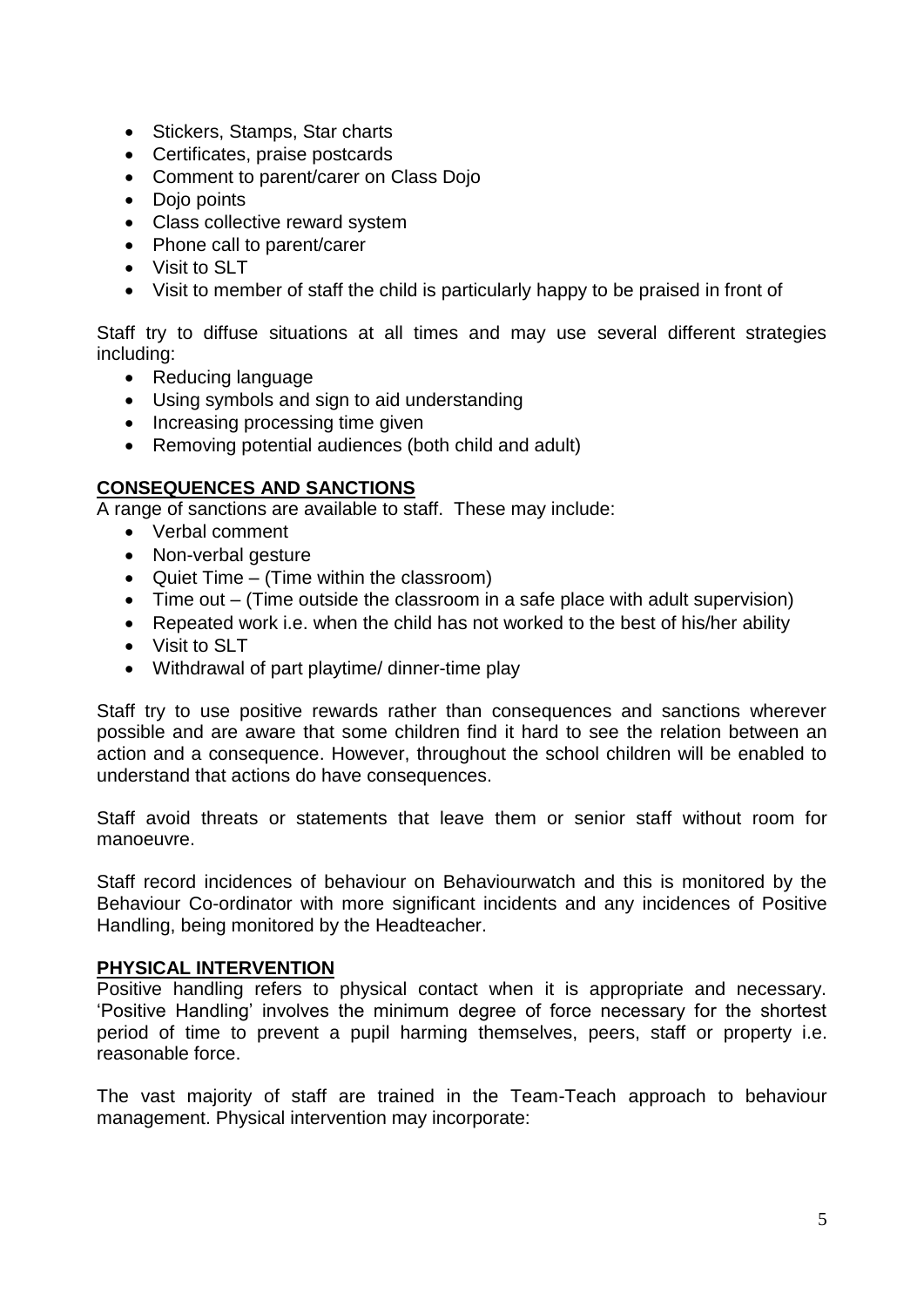# **Physical Contact**

This refers to appropriate physical contact between staff and pupils, e.g.: in games/PE; to comfort pupils (e.g. hand on pupil's arm), social rewards, encouragement and gentle 'shepherding' to encourage a pupil to move in a certain direction, administering First Aid.

# **Physical Intervention**

This may be used to divert a pupil from a destructive or disruptive action, for example guiding or leading a pupil by the hand, elbow, or shoulder with little or no force. (Team Teach techniques)

# **Physical Control/Restraint**

This will involve the use of a specific physical intervention when there is an immediate risk to self, other pupils, staff or property. "Reasonable force" will only be used as a last resort when all other behaviour management strategies have failed.

The physical restriction of a pupil's liberty does not form part of any sanctions at The Pines School. Staff who are appropriately trained in Team Teach and authorised by the Headteacher to use positive handling strategies with a pupil. This will always be reasonable and proportionate. Positive handling strategies are used to prevent:

- harm to the child or to others
- serious damage to property
- a criminal offence from being committed

These apply to circumstances which may occur either in or out of school. Positive handling is always kept to an absolute minimum to preserve as much as possible the child's self respect and dignity, and encourage themto regulate behaviours and emotions. The main purpose of positive handling is to restore safety for all parties. All staff should strive to avoid the need for positive handling by using foresight and diversion, and should never use it as a substitute for good behaviour management.

The Team Teach approach to behaviour management is used which enables staff to use non-physical interventions to calm undesired behaviours so that physical restraint may not be required. If, however, it is necessary to physically restrain a child, the incident is recorded on Behaviourwatch and this is then approved and commented upon by the Head Teacher. This forms a digital bound and numbered book. Only staff who have received Team Teach training are authorised to restrain pupils, however, in an emergency where there is a risk of injury occurring, any member of school staff may intervene.

A specific risk management plan containing behaviour and positive handling may be drawn up for individual children containing written guidelines developed in conjunction with parents/carers, and implemented by relevant staff. Where the child has a medical condition, specific advice is sought from the appropriate medical source.

These plans are kept in the class file so that anyone working in the class can be made aware of the specific needs of children. Master copies are also kept in the school office and can be shared with key individuals working with pupils.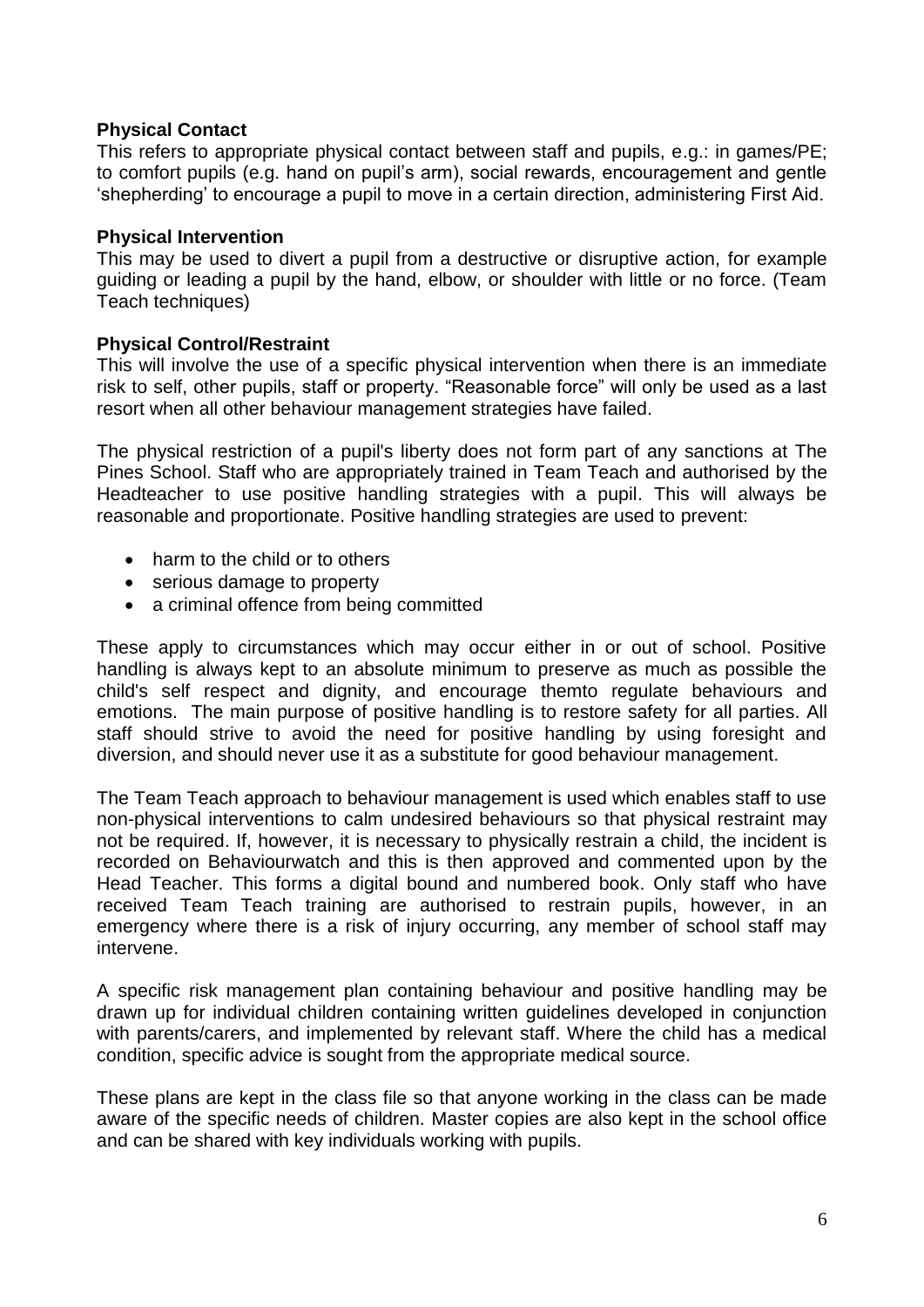While risk management plans may be set up for specific children there are times when unforeseeable risks present. At these times staff will have to make a 'dynamic risk assessment' and mentally decide how to act in the best interests of all.

If a pupil deliberately damages school property significantly, whether it be to the fabric of the building, such as broken windows, or items such as books which are defaced or damaged, this is reported to the Headteacher, who may choose to notify parents/carers with a request for payment for repair or replacement.

# **EXCLUSIONS**

We do not wish to exclude any child from school, but sometimes this may be necessary. Only the Head teacher (or the Deputy Head teacher in her absence) has the power to exclude a child from school. The Head teacher may exclude a child for one or more fixed periods, for up to 45 days in any one school year.

In extreme and exceptional circumstances, the Head teacher may exclude a child permanently. It is also possible for the Head teacher to convert a fixed-term exclusion into a permanent exclusion, if the circumstances warrant this. If a serious situation has occurred where violence or aggression is used deliberately and where there was a definite intention to hurt another person either a pupil or member of staff, the Head teacher may consider a fixed-term exclusion (FTE).

Parents will be involved and pupils will be informed that this is the consequence of such an action.

The parents of the aggrieved child will also be informed that such an action has been taken. Apologies and redress will be sought to make full use of the learning that will hopefully have taken place.

- If the Head teacher excludes a child, she informs the parents or carers immediately, giving reasons for the exclusion. At the same time, the Head teacher makes it clear to the parents or carers that they can, if they wish, appeal against the decision to the governing body. The school informs the parents or carers how to make such an appeal
- The Head teacher informs the governors of any FTE on a termly basis.
- The Governing body itself cannot either exclude a child or extend the exclusion period made by the Head teacher.
- The Governing body has a discipline committee which is made up of three members. This committee considers any exclusion appeals on behalf of the Full Governing Body.
- When an appeals panel meets to consider exclusion, they consider the circumstances under which the child was excluded, consider any representation by parents/carers and the Local Authority (LA), and consider whether the child should be reinstated.
- When an appeals panel meets to consider an exclusion, they consider the circumstances in which the student was excluded, consider any representation by parents and the LA, and consider whether the student should be reinstated. If the governors' appeals panel decides that a student should be reinstated, the Head Teacher must comply with this ruling.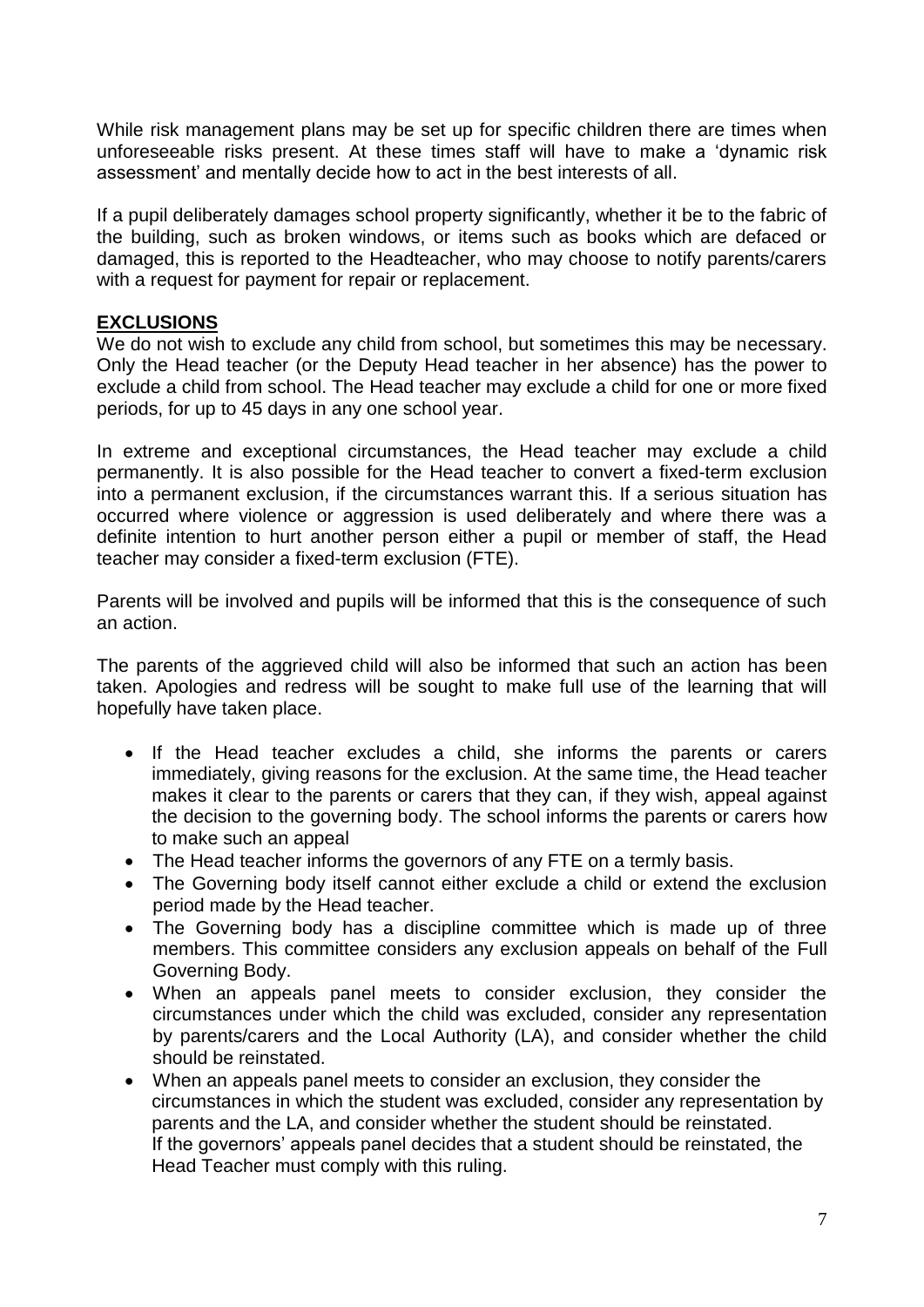However, The Pines is a Special School which admits pupils with behaviours that are likely to be challenging, therefore staff will alter the threshold for unacceptable behaviour according to the child's special needs.

# **BULLYING**

Bullying is unacceptable behaviour at The Pines School. The school refers to the Anti-Bullying Alliance (ABA) definition of Bullying as:

*The repetitive, intentional hurting of one person by another person or group, where the relationship involves an imbalance of power.* 

Bullying can be physical, verbal or psychological. It can happen face to face or online. The Anti-bullying Senior Lead within school is Pam Campbell and our Governor with responsibility for the school's approach to Anti-bullying and Safeguarding is Jas Bhogal (interim until new Safeguarding Governor is appointed)

If children or parents have any concerns about bullying they can contact any member of staff or the Head teacher. If Guides or Lunchtime Supervisors have any concerns they are also able to speak to any member of staff.

Incidents of bullying - wherever it occurs - are dealt with immediately, as failure to do so will only reinforce this behaviour. It is our intention to modify the behaviour positively thus improving social skills. All incidents of bullying are recorded on Behaviourwatch.

The Pines school is a member of the Anti-Bullying Alliance and has worked to achieve the "All Together Award" which has included the use of a Wellbeing Questionnaire for some children to complete to guide future practice.

If behaviour challenges persist with a child, then staff inform the Behaviour Co-ordinator and Head teacher so that parents/carers can be encouraged to be involved. It may be necessary to involve other agencies, for example Educational Psychologist, Disabled Children's Social Care, FTB or a Psychiatrist or Mental Health Mentor so that specific counselling and guidance are given. Pupils may be placed on a specific behaviour modification programme. All such programmes are developed and discussed with the Behaviour Co-ordinator and then agreed by the Head teacher.

# **VIOLENT AND AGGRESSIVE BEHAVIOUR**

If this is directed towards a pupil by a pupil, or a pupil towards a member of staff, then participants are separated as quickly as possible using the appropriate minimum amount of force necessary. If there is any physical injury, then medical attention is sought from a qualified First Aid member of staff. If the injury necessitates the attention of a doctor then parents/carers are informed immediately of:

- a) the incident
- b) any first aid treatment administered
- c) the hospital to which the child has been taken

Where pupils are emotionally distressed, rather than physically injured, every effort is made to ensure that a cooling off period is available under the careful supervision of a